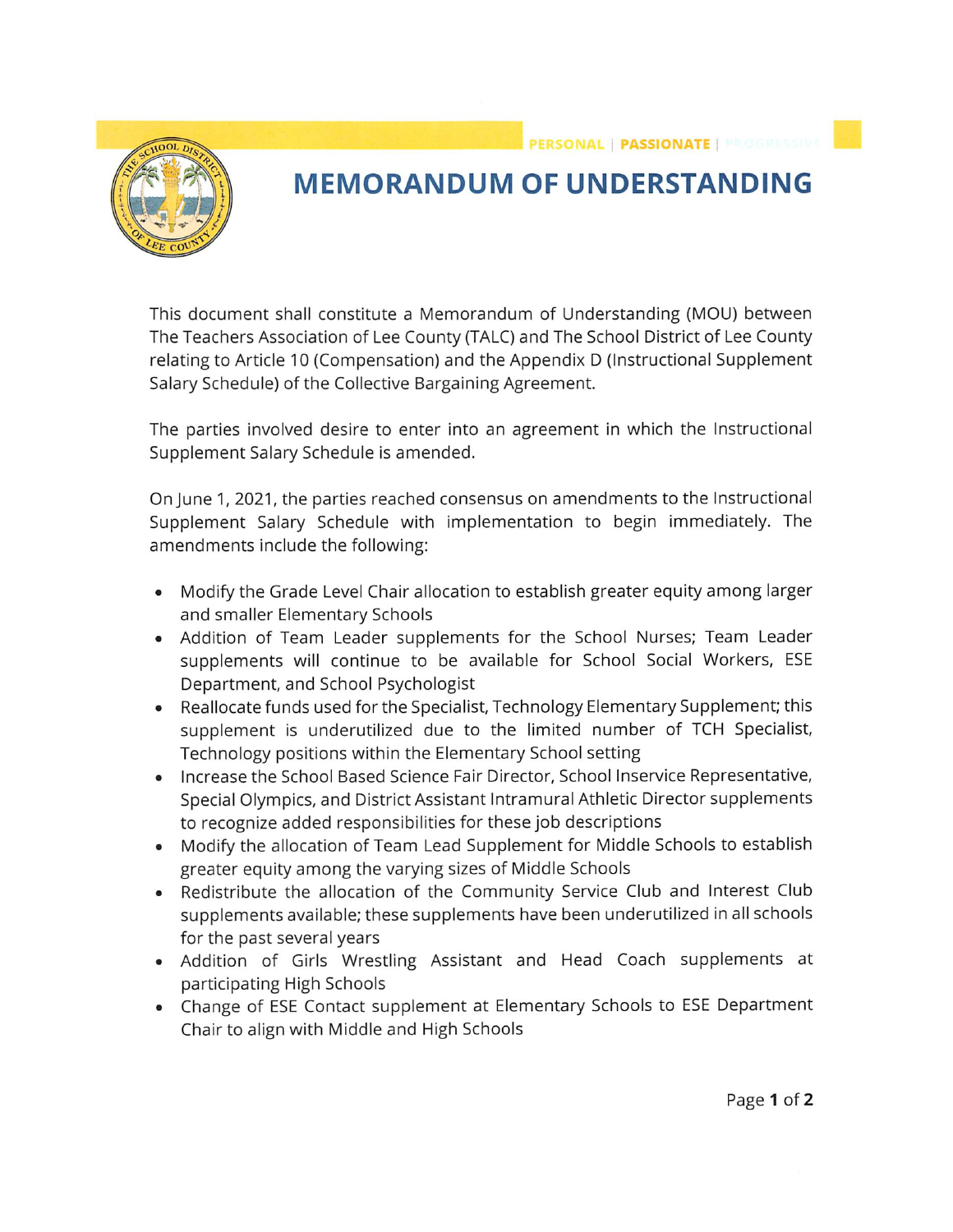PERSONAL | PASSIONATE | PROGRESSIN



## **MEMORANDUM OF UNDERSTANDING**

- Additions of Board-Certified Behavior Analyst supplements; the supplements will be grant funded, with expenditure of funds approved as part of the grant process; the supplement amounts will be \$7,492.50 for position and an additional supplement for BCBA certification in the amount of \$607.50
- For Athletic supplements, employees hired after the first day of the season will receive a prorated amount based on number of days from hire to the end of the season

There is no estimated fiscal impact associated with these changes. Recommendations that involve increased will be considered during FY22 (2021-2022 school year) bargaining and may be implemented at a later date.

This agreement will be effective June 1, 2021, and will remain so until ratification of a subsequent collective bargaining agreement.

Agreed to:

The Teachers Association of Lee County

 $6/9/21$ Date

**Kevin Daly** President

Kerr Fazzone, Pl **Chief Negotiator** 

The School District of Lee County

Gregory K. Adkins, Ed.D. Superintendent

Angela I. Pruitt, Ph.D. **Chief Negotiator** 

Page 2 of 2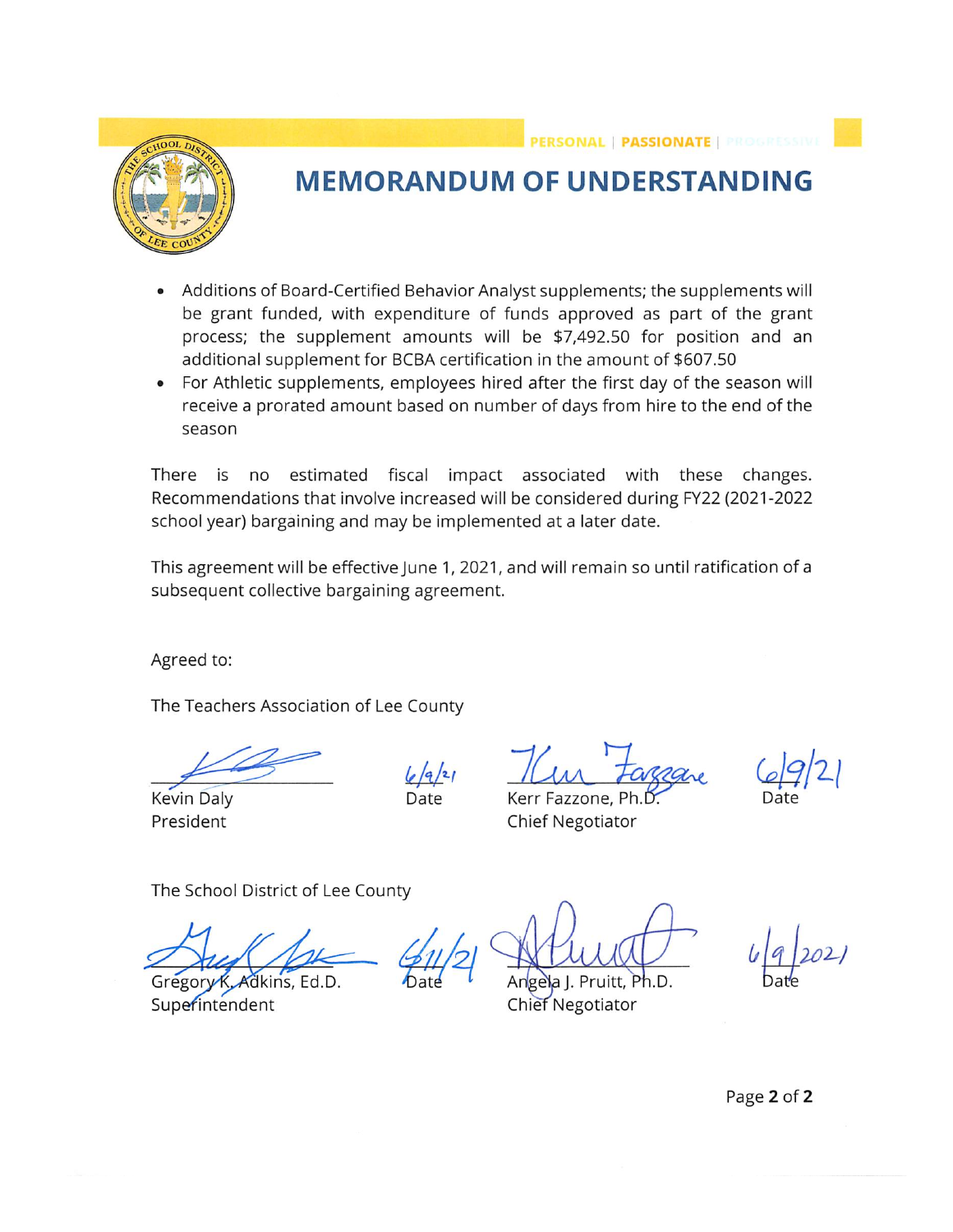| <b>INSTRUCTIONAL SUPPLEMENT SALARY SCHEDULE</b>                                                      |               |                                   |            |              |               |               |
|------------------------------------------------------------------------------------------------------|---------------|-----------------------------------|------------|--------------|---------------|---------------|
| Supplement amounts are calculated by multiplying the index by the minimum base salary. The           |               |                                   |            |              |               |               |
| minimum base salary is \$47,300.00 for FY21 (2020-2021 school year) and \$47,300 for FY22 (2021-2022 |               |                                   |            |              |               |               |
| school year). *Exact amount is based on FY22 Amount.                                                 |               |                                   |            |              |               |               |
| All schools will receive exactly one supplement for each position unless indicated otherwise.        |               |                                   |            |              |               |               |
| <b>ASSESSMENT</b>                                                                                    | <b>Career</b> | Grant                             | <b>JDE</b> | <b>Index</b> | <b>FY21</b>   | <b>FY22</b>   |
|                                                                                                      |               | Ladder Funded                     |            |              | <b>Amount</b> | *Amount       |
| Testing Coordinator (1)                                                                              |               |                                   |            |              |               |               |
| Includes Hospital Homebound                                                                          |               |                                   |            |              |               |               |
| 1 - 500 Students                                                                                     | Yes           | No                                | S-35.57    | 2.57%        | \$1,215.00    | \$1,215.00    |
| 501 - 1,000 Students                                                                                 | Yes           | No                                | S-35.57    | 3.00%        | \$1,417.50    | \$1,417.50    |
| 1,001 - 1,500 Students                                                                               | Yes           | No                                | S-35.57    | 3.42%        | \$1,620.00    | \$1,620.00    |
| 1501+ Students                                                                                       | Yes           | No                                | $S-35.57$  | 4.71%        | \$2,227.50    | \$2,227.50    |
| <b>Assistant Testing Coordinator</b>                                                                 |               |                                   |            |              |               |               |
| 501-1000 Students = 1 Assistant                                                                      | Yes           | No                                | $S-35.67$  | 2.14%        | \$1,012.50    | \$1,012.50    |
| 1001-1500 Students = 2 Assistants                                                                    |               |                                   |            |              |               |               |
| 1501 Students = 3 Assistants                                                                         |               |                                   |            |              |               |               |
| <b>DISTRICT PROGRAMS</b>                                                                             | <b>Career</b> | Grant                             | <b>JDE</b> | <b>Index</b> | <b>FY21</b>   | <b>FY22</b>   |
|                                                                                                      |               | Ladder Funded                     |            |              | <b>Amount</b> | <b>Amount</b> |
| <b>Communications Contact Person</b>                                                                 | Yes           | No                                | $S-35.62$  | 0.86%        | \$405.00      | \$405.00      |
| <b>CURRICULUM</b>                                                                                    | Career        | Grant                             | <b>JDE</b> | <b>Index</b> | <b>FY21</b>   | <b>FY22</b>   |
|                                                                                                      |               | Ladder Funded                     |            |              | <b>Amount</b> | <b>Amount</b> |
| <b>Agriculture Teacher</b>                                                                           | No            | No                                | ÷,         | 2.74%        | \$1,296.00    | \$1,296.00    |
| <b>Department of Juvenile Justice (All</b>                                                           | No            | No                                |            | 1.42%        | \$672.30      | \$672.30      |
| Locations)                                                                                           |               |                                   |            |              |               |               |
|                                                                                                      |               | <b>DISTRICT WIDE - SECONDARY</b>  |            |              |               |               |
| <b>District Subject Area Specialist</b>                                                              |               |                                   |            |              |               |               |
| English/Language Arts                                                                                | Yes           | No                                | S-35.32    | 5.14%        | \$2,430.00    | \$2,430.00    |
| Reading                                                                                              | Yes           | No                                | S-35.32    | 5.14%        | \$2,430.00    | \$2,430.00    |
| Social Science                                                                                       | Yes           | No                                | S-35.32    | 5.14%        | \$2,430.00    | \$2,430.00    |
| Mathematics                                                                                          | Yes           | No                                | S-35.32    | 5.14%        | \$2,430.00    | \$2,430.00    |
| Health & Physical Education                                                                          | Yes           | No                                | S-35.32    | 5.14%        | \$2,430.00    | \$2,430.00    |
| World Languages                                                                                      | Yes           | No                                | $S-35.32$  | 5.14%        | \$2,430.00    | \$2,430.00    |
| Science                                                                                              | Yes           | No                                | $S-35.32$  | 5.14%        | \$2,430.00    | \$2,430.00    |
| <b>Visual Arts</b>                                                                                   | Yes           | No                                | S-35.32    | 5.14%        | \$2,430.00    | \$2,430.00    |
| Performing Arts                                                                                      | Yes           | No                                | $S-35.32$  | 5.14%        | \$2,430.00    | \$2,430.00    |
|                                                                                                      |               | <b>DISTRICT WIDE - ELEMENTARY</b> |            |              |               |               |
| <b>District Subject Area Specialist</b>                                                              |               |                                   |            |              |               |               |
| English/Language Arts                                                                                | Yes           | No                                | S-35.32    | 5.14%        | \$2,430.00    | \$2,430.00    |
| Reading                                                                                              | Yes           | No                                | $S-35.32$  | 5.14%        | \$2,430.00    | \$2,430.00    |
| Social Science                                                                                       | Yes           | No                                | S-35.32    | 5.14%        | \$2,430.00    | \$2,430.00    |
| Mathematics                                                                                          | Yes           | No                                | S-35.32    | 5.14%        | \$2,430.00    | \$2,430.00    |
| Health & Physical Education                                                                          | Yes           | No                                | S-35.32    | 5.14%        | \$2,430.00    | \$2,430.00    |
| World Languages                                                                                      | Yes           | No                                | $S-35.32$  | 5.14%        | \$2,430.00    | \$2,430.00    |

г

٦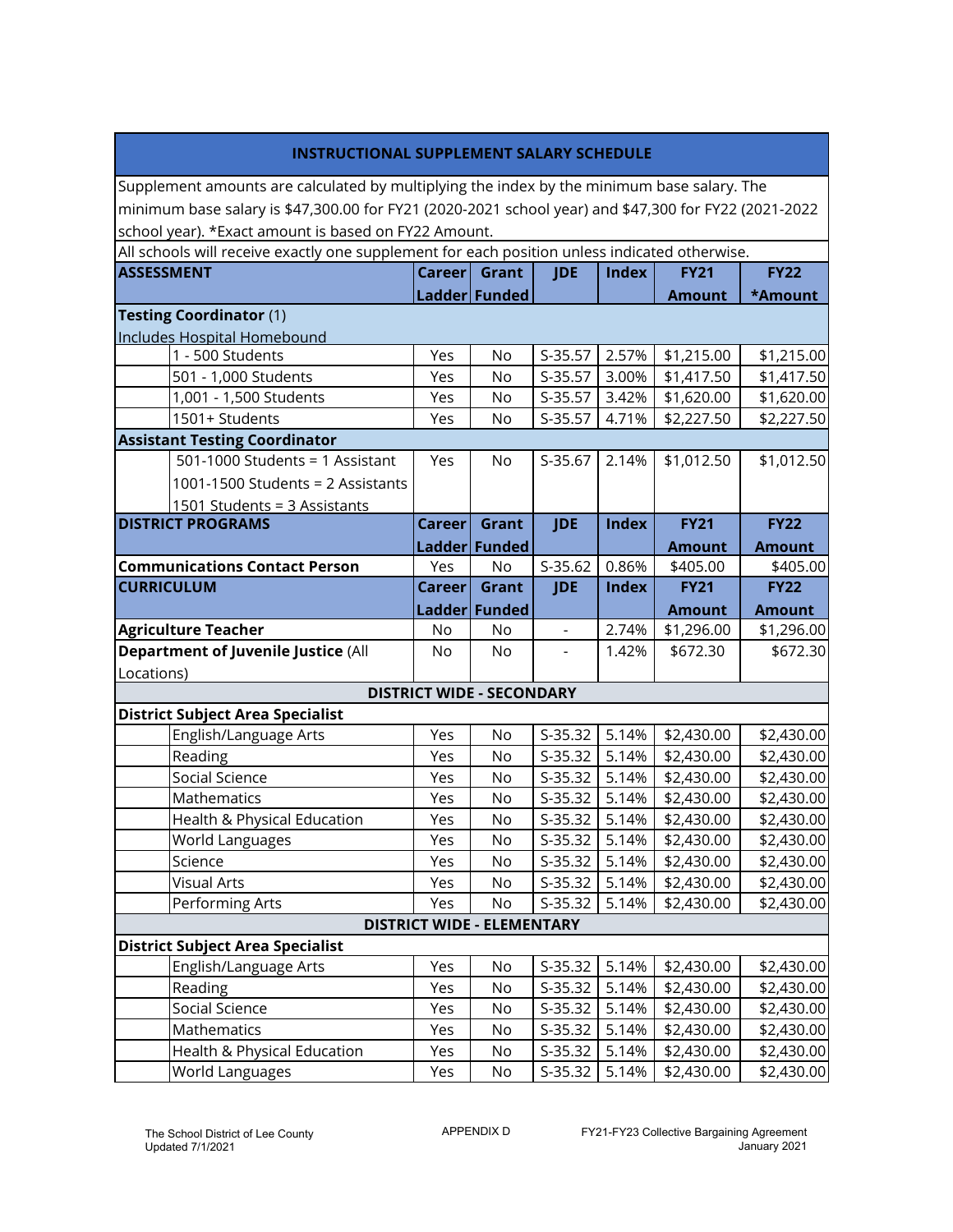| Science                                              | Yes    | No                       | $S-35.32$  | 5.14%        | \$2,430.00    | \$2,430.00    |
|------------------------------------------------------|--------|--------------------------|------------|--------------|---------------|---------------|
| <b>Visual Arts</b>                                   | Yes    | No                       | S-35.32    | 5.14%        | \$2,430.00    | \$2,430.00    |
| Performing Arts                                      | Yes    | No                       | S-35.32    | 5.14%        | \$2,430.00    | \$2,430.00    |
| <b>ACADEMIC ENRICHMENT</b>                           | Career | Grant                    | <b>JDE</b> | <b>Index</b> | <b>FY21</b>   | <b>FY22</b>   |
|                                                      |        | Ladder Funded            |            |              | <b>Amount</b> | <b>Amount</b> |
|                                                      |        | <b>DISTRICT WIDE</b>     |            |              |               |               |
| <b>District Elementary Science Expo</b>              | Yes    | No                       | S-35.09    | 3.00%        | \$1,417.50    | \$1,417.50    |
| Director (1)                                         |        |                          |            |              |               |               |
| <b>District Inventors Fair Director (1)</b>          | Yes    | No                       | S-35.10    | 3.00%        | \$1,417.50    | \$1,417.50    |
| <b>District Science Fair Director (1)</b>            | Yes    | No                       | $S-35.31$  | 3.00%        | \$1,417.50    | \$1,417.50    |
| <b>Environmental Education (EE) Field</b>            | Yes    | No                       | S-35.60    | 2.23%        | \$1,053.00    | \$1,053.00    |
| <b>Event Instructor</b>                              |        |                          |            |              |               |               |
| Faculty Environmental Education (EE) Coordinator (1) |        |                          |            |              |               |               |
| 1-20 full-time instructional                         | Yes    | No                       | S-35.37    | 0.86%        | \$405.00      | \$405.00      |
| employees per school                                 |        |                          |            |              |               |               |
| 21+ full time instructional                          | Yes    | No                       | S-35.37    | 1.28%        | \$607.50      | \$607.50      |
| employees per school                                 |        |                          |            |              |               |               |
|                                                      |        | <b>HIGH SCHOOL</b>       |            |              |               |               |
| <b>Academic Competition Coach</b>                    |        |                          |            |              |               |               |
| Mathematics                                          | Yes    | No                       | $S-35.01$  | 1.71%        | \$810.00      | \$810.00      |
| Science                                              | Yes    | No                       | $S-35.01$  | 1.71%        | \$810.00      | \$810.00      |
| Social Science                                       | Yes    | No                       | S-35.01    | 1.71%        | \$810.00      | \$810.00      |
| Language Arts                                        | Yes    | No                       | S-35.01    | 1.71%        | \$810.00      | \$810.00      |
| World Languages                                      | Yes    | No                       | S-35.01    | 1.71%        | \$810.00      | \$810.00      |
| Reading                                              | Yes    | No                       | $S-35.01$  | 1.71%        | \$810.00      | \$810.00      |
| Non-Departmental                                     | Yes    | No                       | S-35.01    | 1.71%        | \$810.00      | \$810.00      |
| <b>Assistant Academic Competition Coach</b>          | Yes    | No                       | S-35.04    | 0.86%        | \$405.00      | \$405.00      |
| <b>School-Based History Fair Sponsor</b>             | Yes    | Yes                      | S-35.78    | 1.71%        | \$810.00      | \$810.00      |
| <b>School-Based Inventors Fair Director</b>          | Yes    | Yes                      | S-35.79    | 1.71%        | \$810.00      | \$810.00      |
| <b>School-Based-Mock Trial Sponsor</b>               | Yes    | Yes                      | S-35.80    | 1.71%        | \$810.00      | \$810.00      |
| <b>School-Based Science Fair Director (1)</b>        | Yes    | No                       | $S-35.51$  | 1.71%        | \$607.50      | \$810.00      |
|                                                      |        | <b>MIDDLE SCHOOL/K-8</b> |            |              |               |               |
| <b>Academic Competition Coach</b>                    |        |                          |            |              |               |               |
| Mathematics                                          | Yes    | No                       | S-35.01    | 1.71%        | \$810.00      | \$810.00      |
| Science                                              | Yes    | No                       | S-35.01    | 1.71%        | \$810.00      | \$810.00      |
| Social Science                                       | Yes    | No                       | S-35.01    | 1.71%        | \$810.00      | \$810.00      |
| Language Arts                                        | Yes    | No                       | S-35.01    | 1.71%        | \$810.00      | \$810.00      |
| World Languages                                      | Yes    | No                       | S-35.01    | 1.71%        | \$810.00      | \$810.00      |
| Reading                                              | Yes    | No                       | S-35.01    | 1.71%        | \$810.00      | \$810.00      |
| Non-Departmental                                     | Yes    | No                       | S-35.01    | 1.71%        | \$810.00      | \$810.00      |
| <b>School-Based History Fair Sponsor</b>             | Yes    | Yes                      | S-35.78    | 1.71%        | \$810.00      | \$810.00      |
| <b>School-Based Inventors Fair Director</b>          | Yes    | Yes                      | S-35.79    | 1.71%        | \$810.00      | \$810.00      |
| <b>School-Based Science Fair Director (1)</b>        | Yes    | No                       | $S-35.51$  | 1.71%        | \$607.50      | \$810.00      |
|                                                      |        | <b>ELEMENTARY SCHOOL</b> |            |              |               |               |
| <b>Academic Competition Coach (4)</b>                | Yes    | No                       | S-35.01    | 1.28%        | \$607.50      | \$607.50      |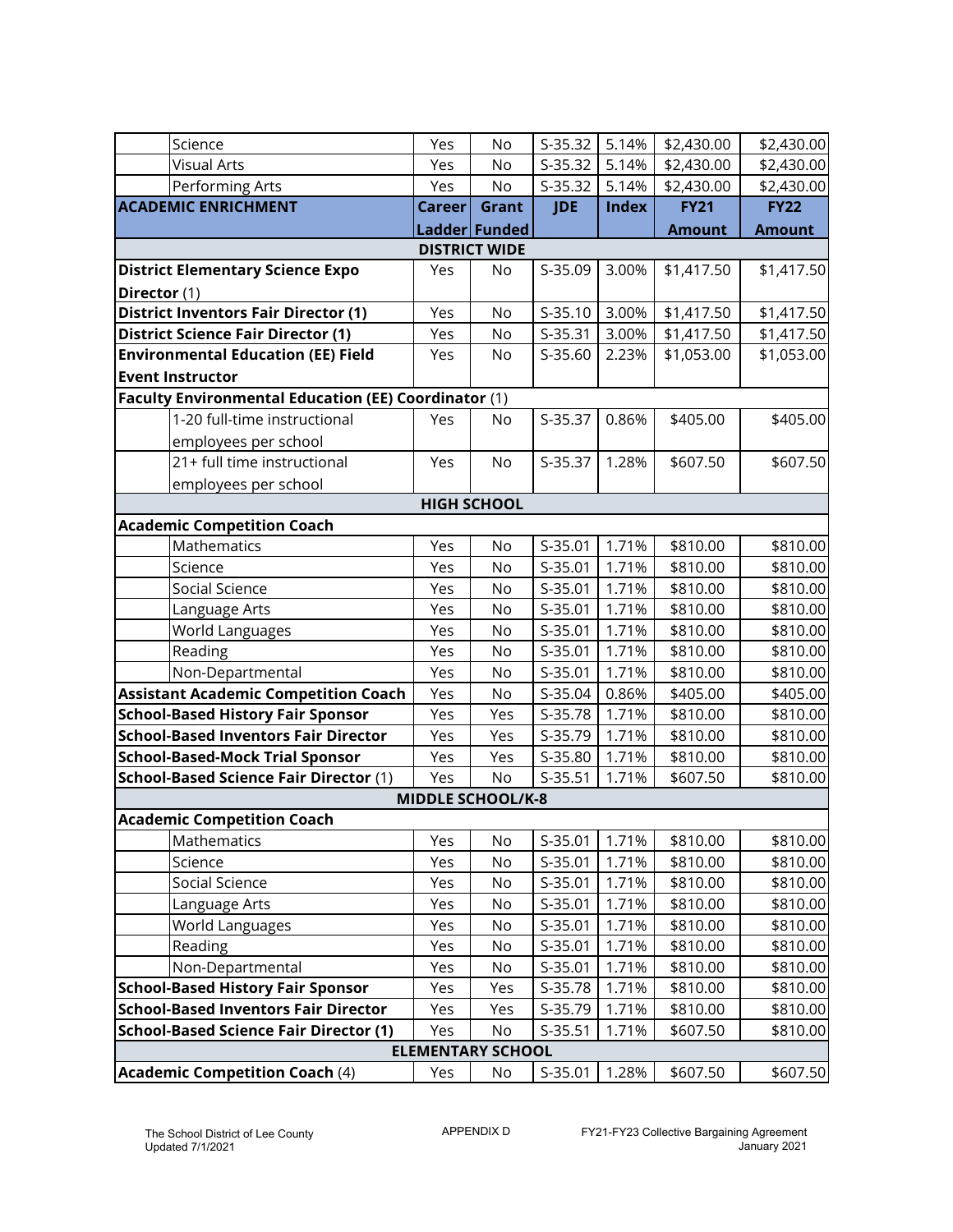| <b>School-Based Inventors Fair Director</b>                                                                | Yes           | Yes                   | S-35.79    | 1.71%        | \$810.00      | \$810.00      |  |  |  |  |
|------------------------------------------------------------------------------------------------------------|---------------|-----------------------|------------|--------------|---------------|---------------|--|--|--|--|
| <b>School-Based Science Fair Director (1)</b>                                                              | Yes           | N <sub>o</sub>        | $S-35.51$  | 1.71%        | \$405.00      | \$810.00      |  |  |  |  |
| <b>LEADERSHIP</b>                                                                                          | <b>Career</b> | Grant                 | <b>JDE</b> | <b>Index</b> | <b>FY21</b>   | <b>FY22</b>   |  |  |  |  |
|                                                                                                            |               | Ladder Funded         |            |              | <b>Amount</b> | <b>Amount</b> |  |  |  |  |
| <b>ALL LEVELS</b>                                                                                          |               |                       |            |              |               |               |  |  |  |  |
| <b>Administrative Designee</b>                                                                             | Yes           | No                    | $S-35.03$  | 0.86%        | \$405.00      | \$405.00      |  |  |  |  |
| <b>School Improvement Plan (SIP)</b>                                                                       | Yes           | N <sub>o</sub>        | $S-35.50$  | 1.28%        | \$607.50      | \$607.50      |  |  |  |  |
| <b>Coordinator</b> (if elected)                                                                            |               |                       |            |              |               |               |  |  |  |  |
| Teacher-on-Special-Assignment                                                                              | No            | No                    | $T-1.09$   | 2.83%        | \$1,336.50    | \$1,336.50    |  |  |  |  |
| Team Leader - (1 Per Zone)                                                                                 |               |                       |            |              |               |               |  |  |  |  |
| ESE                                                                                                        | Yes           | No                    | S-35.56    | 3.00%        | \$1,417.50    | \$1,417.50    |  |  |  |  |
| <b>School Nurse</b>                                                                                        | Yes           | No                    | S-35.56    | 3.00%        |               | \$1,417.50    |  |  |  |  |
| School Psychologist                                                                                        | Yes           | No                    | S-35.56    | 3.00%        | \$1,417.50    | \$1,417.50    |  |  |  |  |
| <b>School Social Worker</b>                                                                                | Yes           | No                    | S-35.56    | 3.00%        | \$1,417.50    | \$1,417.50    |  |  |  |  |
|                                                                                                            |               | <b>POST SECONDARY</b> |            |              |               |               |  |  |  |  |
| <b>Department Chairperson</b>                                                                              |               |                       |            |              |               |               |  |  |  |  |
| Based on number of <b>full-time</b> instructional staff members per department. Five sections are equal to |               |                       |            |              |               |               |  |  |  |  |
| one full-time instructional staff member as assigned by job code.                                          |               |                       |            |              |               |               |  |  |  |  |
| 1-3 full-time staff members                                                                                | Yes           | No                    | $S-35.24$  | 1.71%        | \$810.00      | \$810.00      |  |  |  |  |
| 4-6 full-time staff members                                                                                | Yes           | No                    | S-35.24    | 2.14%        | \$1,012.50    | \$1,012.50    |  |  |  |  |
| 7-9 full-time staff members                                                                                | Yes           | No                    | $S-35.24$  | 2.57%        | \$1,215.00    | \$1,215.00    |  |  |  |  |
|                                                                                                            |               | <b>HIGH SCHOOL</b>    |            |              |               |               |  |  |  |  |
| <b>Department Chairperson</b>                                                                              |               |                       |            |              |               |               |  |  |  |  |
| Based on number of <b>full-time</b> instructional staff members per department. Five sections are equal to |               |                       |            |              |               |               |  |  |  |  |
| one full-time instructional staff member as assigned by job code.                                          |               |                       |            |              |               |               |  |  |  |  |
| 1-3 full-time staff members                                                                                | Yes           | No                    | $S-35.24$  | 1.71%        | \$810.00      | \$810.00      |  |  |  |  |
| 4-6 full-time staff members                                                                                | Yes           | No                    | $S-35.24$  | 2.14%        | \$1,012.50    | \$1,012.50    |  |  |  |  |
| 7-9 full-time staff members                                                                                | Yes           | No                    | $S-35.24$  | 2.57%        | \$1,215.00    | \$1,215.00    |  |  |  |  |
| 10+ full-time staff members                                                                                | Yes           | No                    | $S-35.24$  | 3.00%        | \$1,417.50    | \$1,417.50    |  |  |  |  |
|                                                                                                            |               | <b>MIDDLE SCHOOL</b>  |            |              |               |               |  |  |  |  |
| <b>Department Chairperson</b>                                                                              |               |                       |            |              |               |               |  |  |  |  |
| Based on number of full-time instructional staff members per department. Five sections are equal to        |               |                       |            |              |               |               |  |  |  |  |
| one full-time instructional staff member as assigned by job code.                                          |               |                       |            |              |               |               |  |  |  |  |
| 1-3 full-time staff members                                                                                | Yes           | No                    | S-35.24    | 1.71%        | \$810.00      | \$810.00      |  |  |  |  |
| 4-6 full-time staff members                                                                                | Yes           | No                    | $S-35.24$  | 2.14%        | \$1,012.50    | \$1,012.50    |  |  |  |  |
| 7-9 full-time staff members                                                                                | Yes           | No                    | $S-35.24$  | 2.57%        | \$1,215.00    | \$1,215.00    |  |  |  |  |
| 10+ full-time staff members                                                                                | Yes           | No                    | S-35.24    | 3.00%        | \$1,417.50    | \$1,417.50    |  |  |  |  |
| Team Leader - 1 per 7 Instructional Staff                                                                  | Yes           | No                    | S-35.56    | 1.71%        | \$810.00      | \$810.00      |  |  |  |  |
| Members                                                                                                    |               |                       |            |              |               |               |  |  |  |  |
|                                                                                                            |               | <b>K-8 SCHOOL</b>     |            |              |               |               |  |  |  |  |
| <b>Department Chairperson -MIDDLE</b>                                                                      |               |                       |            |              |               |               |  |  |  |  |
| Based on number of <b>full-time</b> instructional staff members per department. Five sections are equal to |               |                       |            |              |               |               |  |  |  |  |
| one full-time instructional staff member as defined by job code.                                           |               |                       |            |              |               |               |  |  |  |  |
| 1-3 full-time staff members                                                                                | Yes           | No                    | $S-35.24$  | 1.71%        | \$810.00      | \$810.00      |  |  |  |  |
| 4-6 full-time staff members                                                                                | Yes           | No                    | S-35.24    | 2.14%        | \$1,012.50    | \$1,012.50    |  |  |  |  |
|                                                                                                            |               |                       |            |              |               |               |  |  |  |  |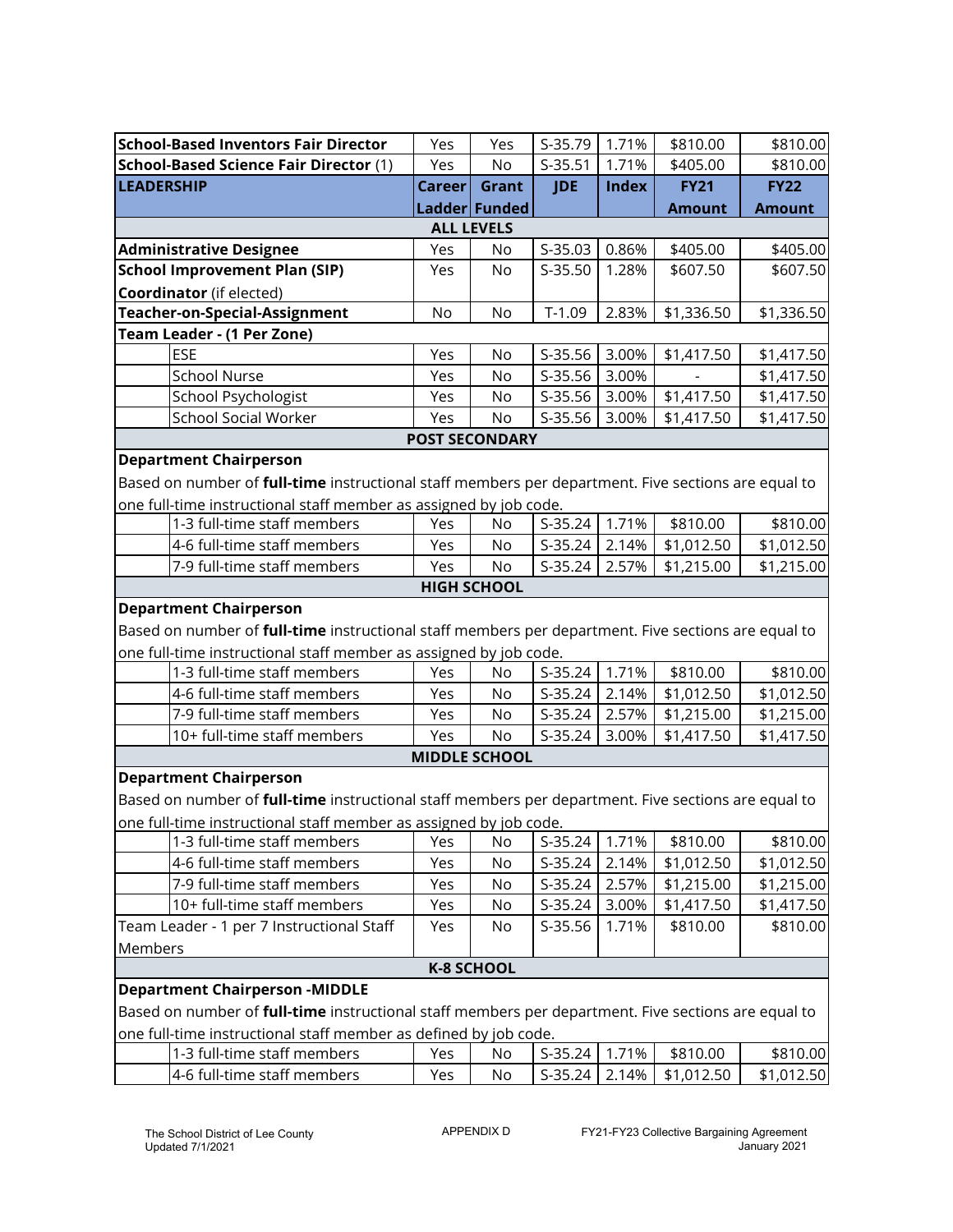|                    | 7-9 full-time staff members                                                                                | Yes           | No                       | $S-35.24$  | 2.57%        | \$1,215.00     | \$1,215.00    |
|--------------------|------------------------------------------------------------------------------------------------------------|---------------|--------------------------|------------|--------------|----------------|---------------|
|                    | 10+ full-time staff members                                                                                | Yes           | No                       | $S-35.24$  | 3.00%        | \$1,417.50     | \$1,417.50    |
|                    | Team Leader -1 per 7 Instructional Staff                                                                   | Yes           | No                       | S-35.56    | 1.71%        | \$810.00       | \$810.00      |
| Members            |                                                                                                            |               |                          |            |              |                |               |
|                    | <b>Grade-Level Chairperson - ELEMENTARY</b>                                                                |               |                          |            |              |                |               |
|                    | Based on number of full-time instructional staff members per grade level.                                  |               |                          |            |              |                |               |
|                    | Excluding: School Counselor, ESE, etc.                                                                     |               |                          |            |              |                |               |
|                    | 1-3 full-time staff members                                                                                | Yes           | <b>No</b>                | S-35.39    | 1.11%        |                | \$526.50      |
|                    | 4+ full-time staff members                                                                                 | Yes           | No                       | S-35.39    | 2.14%        |                | \$1,012.50    |
|                    | Prekindergarten                                                                                            |               |                          |            |              | \$810.00       |               |
|                    | Kindergarten                                                                                               |               |                          |            |              | \$810.00       |               |
|                    | First Grade                                                                                                |               |                          |            |              | \$810.00       |               |
|                    | Second Grade                                                                                               |               |                          |            |              | \$810.00       |               |
|                    | Third Grade                                                                                                |               |                          |            |              | \$810.00       |               |
|                    | Fourth Grade                                                                                               |               |                          |            |              | \$810.00       |               |
|                    | Fifth Grade                                                                                                |               |                          |            |              | \$810.00       |               |
|                    | Specials (1)                                                                                               |               |                          |            |              | \$810.00       |               |
|                    |                                                                                                            |               | <b>ELEMENTARY SCHOOL</b> |            |              |                |               |
|                    | <b>ESE Department Chairperson</b>                                                                          |               |                          |            |              |                |               |
|                    | Based on number of <i>full-time</i> instructional staff members per department. Five sections are equal to |               |                          |            |              |                |               |
|                    | one full-time instructional staff member as defined by job code.                                           |               |                          |            |              |                |               |
|                    | 1-3 full-time staff members                                                                                | Yes           | <b>No</b>                | $S-35.39$  | 1.11%        | $\blacksquare$ | \$526.50      |
|                    | 4+ full-time staff members                                                                                 | Yes           | No                       | $S-35.39$  | 2.14%        | $\overline{a}$ | \$1,012.50    |
|                    | Grade-Level Chairperson: Based on number of full-time instructional staff members per grade level.         |               |                          |            |              |                |               |
|                    | Excluding: School Counselor, ESE, etc.                                                                     |               |                          |            |              |                |               |
|                    | 1-3 full-time staff members                                                                                | Yes           | No                       | S-35.39    | 1.11%        | $\blacksquare$ | \$526.50      |
|                    | 4+ full-time staff members                                                                                 | Yes           | No                       | S-35.39    | 2.14%        |                | \$1,012.50    |
|                    | Prekindergarten                                                                                            |               |                          |            |              | \$810.00       |               |
|                    | Kindergarten                                                                                               |               |                          |            |              | \$810.00       |               |
|                    | <b>First Grade</b>                                                                                         |               |                          |            |              | \$810.00       |               |
|                    | Second Grade                                                                                               |               |                          |            |              | \$810.00       |               |
|                    | <b>Third Grade</b>                                                                                         |               |                          |            |              | \$810.00       |               |
|                    | Fourth Grade                                                                                               |               |                          |            |              | \$810.00       |               |
|                    | Fifth Grade                                                                                                |               |                          |            |              | \$810.00       |               |
|                    | Specials (1)                                                                                               |               |                          |            |              | \$810.00       |               |
|                    | PROFESSIONAL DEVELOPMENT                                                                                   | <b>Career</b> | Grant                    | <b>JDE</b> | <b>Index</b> | <b>FY21</b>    | <b>FY22</b>   |
|                    |                                                                                                            |               | Ladder Funded            |            |              | <b>Amount</b>  | <b>Amount</b> |
|                    |                                                                                                            |               |                          |            |              |                |               |
|                    | *Paid upon receipt of a Manager's rating of "Highly Effective" or "Effective."                             |               |                          |            |              |                |               |
|                    | + Paid upon verification of occupying position for duration of FY21 and FY22.                              |               |                          |            |              |                |               |
|                    | <b>Check and Connect Contact Person</b>                                                                    | Yes           | Yes                      | $S-35.20$  | 2.57%        | \$1,215.00     | \$1,215.00    |
|                    | <b>Cooperating Teacher</b>                                                                                 | Yes           | Yes                      | S-35.26    | 0.42%        | \$200.00       | \$200.00      |
| <b>Lead Mentor</b> |                                                                                                            | Yes           | Yes                      | S-35.27    | 1.73%        | \$816.00       | \$816.00      |
|                    | <b>Learning and Leadership Teacher</b>                                                                     | Yes           | Yes                      | S-35.83    | 5.29%        | \$2,500.00     | \$2,500.00    |
| (Senior)           |                                                                                                            |               |                          |            |              |                |               |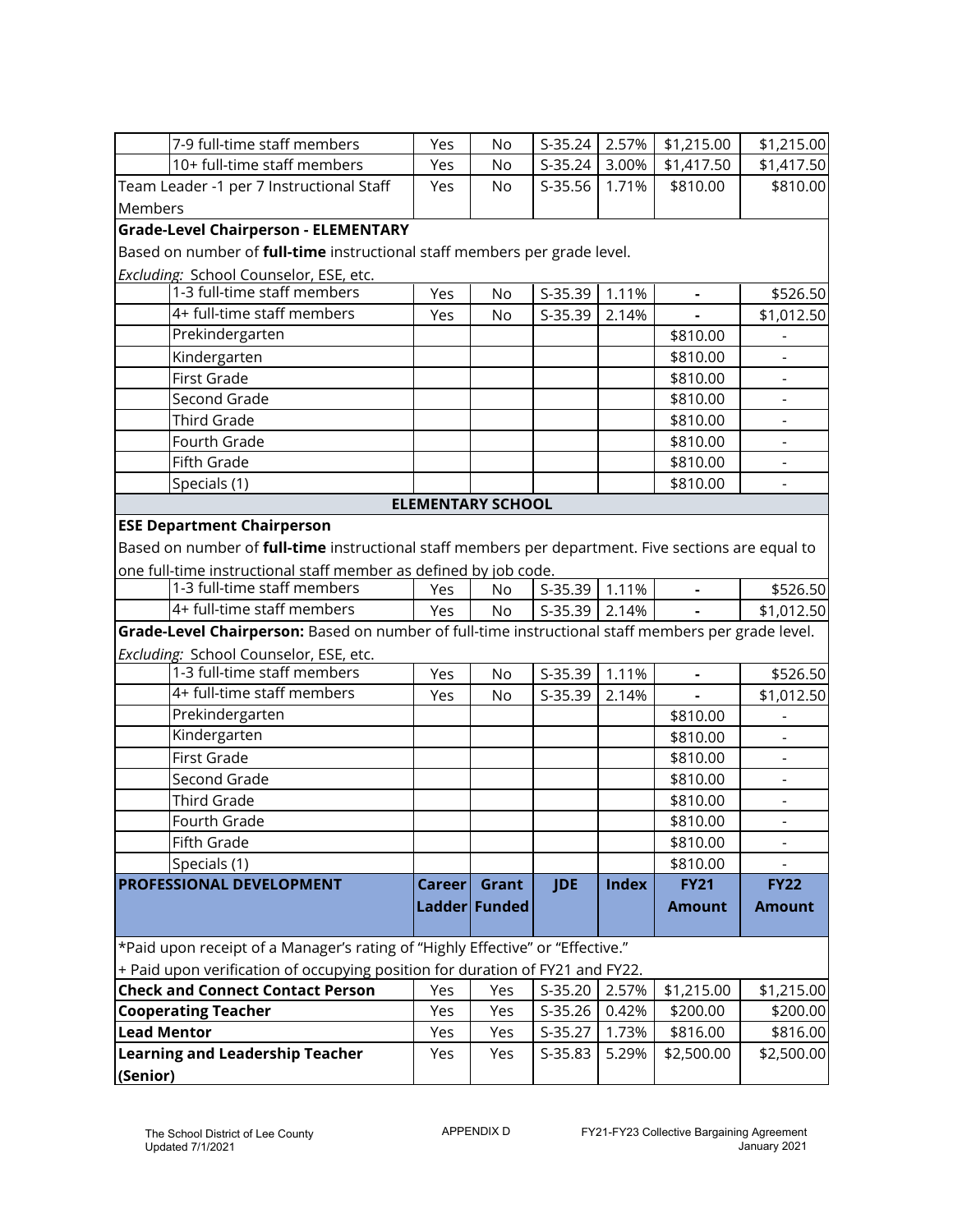| Mentor Teacher* (Up to 2 Mentees)                    | Yes           | Yes                   | $S-35.65$      | 1.73%        | \$698.69           | \$816.00      |  |
|------------------------------------------------------|---------------|-----------------------|----------------|--------------|--------------------|---------------|--|
| School Inservice Representative (SIR) (1)            | Yes           | No                    | $S-35.52$      | 1.28%        | \$405.00           | \$605.00      |  |
| Teacher, Learning and Leadership*                    | No            | Yes                   | $T-1.16$       |              | 21.41% \$10,125.00 | \$10,125.00   |  |
| Teacher, Peer Collaborative *                        | No            | Yes                   | $T-1.17$       |              | 21.41% \$10,125.00 | \$10,125.00   |  |
| Teacher, Transformation* +                           | No            | Yes                   | $T-1.18$       |              | 32.11% \$15,187.50 | \$15,187.50   |  |
| *Supplements per school based on student enrollment. |               |                       |                |              |                    |               |  |
| <b>SAFETY AND SECURITY*</b>                          | Career        | Grant                 | <b>JDE</b>     | <b>Index</b> | <b>FY21</b>        | <b>FY22</b>   |  |
|                                                      |               | Ladder Funded         |                |              | <b>Amount</b>      | <b>Amount</b> |  |
| <b>HIGH SCHOOL</b>                                   |               |                       |                |              |                    |               |  |
| <b>Safety/Security Supervisor</b>                    |               |                       |                |              |                    |               |  |
| Up to $1,799 = 2$<br>$1,800+ = 3$                    | Yes           | No                    | S-35.48        | 1.71%        | \$810.00           | \$810.00      |  |
| ELEMENTARY/MIDDLE SCHOOL/POST-SECONDARY              |               |                       |                |              |                    |               |  |
| <b>Safety/Security Supervisor</b>                    |               |                       |                |              |                    |               |  |
| Up to $500 = 1$                                      | Yes           | No                    | $S-35.48$      | 1.71%        | \$810.00           | \$810.00      |  |
| $501 - 1,000 = 2$                                    |               |                       |                |              |                    |               |  |
| $1,001+=3$                                           |               |                       |                |              |                    |               |  |
| <b>STUDENT SERVICES &amp; EXCEPTIONAL</b>            | <b>Career</b> | Grant                 | <b>JDE</b>     | <b>Index</b> | <b>FY21</b>        | <b>FY22</b>   |  |
| <b>STUDENT EDUCATION (ESE)</b>                       |               | Ladder Funded         |                |              | <b>Amount</b>      | <b>Amount</b> |  |
|                                                      |               | SPECIAL INSTRUCTIONAL |                |              |                    |               |  |
| <b>Board-Certified Behavior Specialist</b>           | No            | Yes                   | A-13.09        | 15.84%       | $\blacksquare$     | \$7,492.50    |  |
| <b>BCBA- Certification</b>                           | No            | Yes                   | ÷,             | 1.28%        | $\blacksquare$     | \$607.50      |  |
| <b>ESE Teacher</b>                                   | No            | No                    | $T-1.04$       | 2.14%        | \$1,012.50         | \$1,012.50    |  |
| Excluding: Special Instructional Staff               |               |                       |                |              |                    |               |  |
| <b>Occupational Therapist</b>                        | No            | No                    | $T-16.05$      | 15.84%       | \$7,492.50         | \$7,492.50    |  |
| <b>Physical Therapist</b>                            | No            | No                    | $T-16.06$      | 15.84%       | \$7,492.50         | \$7,492.50    |  |
| <b>School Counselor</b>                              | No            | No                    | $C-51.01$      | 3.90%        | \$1,842.75         | \$1,842.75    |  |
| Licensed Mental Health Counselor                     | Yes           | No                    | $\frac{1}{2}$  | 1.28%        | \$607.50           | \$607.50      |  |
| <b>Licensed Mental Health Professional</b>           | No            | No                    | $L-1.01$       | 3.90%        | \$1,842.75         | \$1,842.75    |  |
| <b>Licensed Clinical Social Worker</b>               | Yes           | No                    |                | 1.28%        | \$607.50           | \$607.50      |  |
| Licensed Marriage & Family                           | Yes           | No                    |                | 1.28%        | \$607.50           | \$607.50      |  |
| Licensed Mental Health Counselor                     | Yes           | No                    | $\blacksquare$ | 1.28%        | \$607.50           | \$607.50      |  |
| <b>School Nurse (Registered Nurse only)</b>          | No            | No                    | $N-1.01$       | 5.14%        | \$2,430.00         | \$2,430.00    |  |
| <b>School Psychologist</b>                           |               |                       |                |              |                    |               |  |
| School Psychologist w/                               | Yes           | No                    | P-16.03        | 17.12%       | \$8,100.00         | \$8,100.00    |  |
| School Psychologist w/o NASP                         | No            | No                    | P-16.03        | 15.84%       | \$7,492.50         | \$7,492.50    |  |
| <b>Licensed Clinical Social Worker</b>               | Yes           | No                    |                | 1.28%        | \$607.50           | \$607.50      |  |
| Licensed Psychologist                                | Yes           | No                    |                | 1.28%        | \$607.50           | \$607.50      |  |
| <b>School Social Worker</b>                          |               |                       |                |              |                    |               |  |
| <b>School Social Worker</b>                          | No            | No                    | $S-8.03$       | 3.90%        | \$1,842.75         | \$1,842.75    |  |
| Licensed Clinical Social Worker                      | Yes           | No                    |                | 1.28%        | \$607.50           | \$607.50      |  |
| <b>Speech-Language Pathologist</b>                   |               |                       |                |              |                    |               |  |
| Speech-Language Pathologist w/                       | No            | No                    | S-11.58        | 17.12%       | \$8,100.00         | \$8,100.00    |  |
| <b>Certificate of Clinical Competency</b>            |               |                       |                |              |                    |               |  |
| Speech-Language Pathologist w/o                      | No            | No                    | S-11.58        | 15.84%       | \$7,492.50         | \$7,492.50    |  |
| Certificate of Clinical Competency                   |               |                       |                |              |                    |               |  |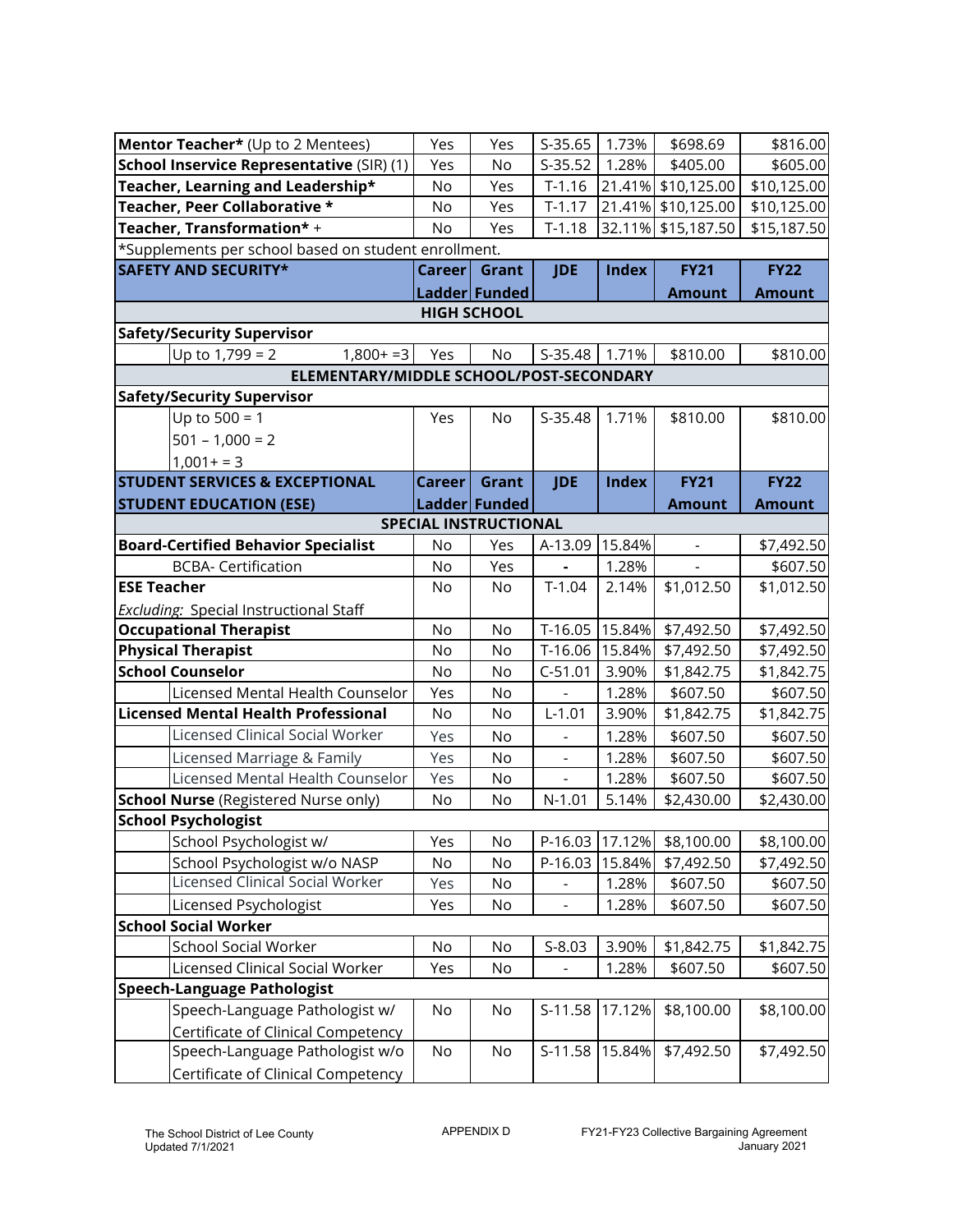|                                                                                  |                          | <b>ALL LEVELS</b>    |            |              |               |               |  |  |
|----------------------------------------------------------------------------------|--------------------------|----------------------|------------|--------------|---------------|---------------|--|--|
| <b>Equity Contact Person (1)</b>                                                 |                          |                      |            |              |               |               |  |  |
| 1-20 full-time instructional                                                     | Yes                      | No                   | S-35.34    | 0.86%        | \$405.00      | \$405.00      |  |  |
| employees per school                                                             |                          |                      |            |              |               |               |  |  |
| 21+ full-time instructional                                                      | Yes                      | No                   | S-35.34    | 1.28%        | \$607.50      | \$607.50      |  |  |
| employees per school                                                             |                          |                      |            |              |               |               |  |  |
| <b>ESOL Contact Person</b>                                                       |                          |                      |            |              |               |               |  |  |
| Student Contact: 0 - 175                                                         | Yes                      | No                   | $S-35.36$  | 1.71%        | \$810.00      | \$810.00      |  |  |
| Student Contact: 176 - 275                                                       | Yes                      | No                   | S-35.36    | 2.14%        | \$1,012.50    | \$1,012.50    |  |  |
| Student Contact: 276+                                                            | Yes                      | No                   | S-35.36    | 2.57%        | \$1,215.00    | \$1,215.00    |  |  |
|                                                                                  |                          | <b>DEPARTMENTS</b>   |            |              |               |               |  |  |
| <b>Equity Contact Person</b>                                                     |                          |                      |            |              |               |               |  |  |
| 1-20 full-time instructional                                                     | Yes                      | <b>No</b>            | S-35.34    | 0.86%        | \$405.00      | \$405.00      |  |  |
| employees per department                                                         |                          |                      |            |              |               |               |  |  |
| 21+ full-time instructional                                                      | Yes                      | No                   | S-35.34    | 1.28%        | \$607.50      | \$607.50      |  |  |
| employees per department                                                         |                          |                      |            |              |               |               |  |  |
| School Inservice Representative (SIR) (1)                                        | Yes                      | No                   | $S-35.52$  | 1.28%        | \$405.00      | \$605.00      |  |  |
|                                                                                  |                          | <b>MIDDLE SCHOOL</b> |            |              |               |               |  |  |
| <b>Gifted Assessment Team (GAT) Contact</b>                                      | Yes                      | No                   | $S-35.71$  | 0.86%        | \$405.00      | \$405.00      |  |  |
| Person                                                                           |                          |                      |            |              |               |               |  |  |
| <b>Positive Behavior Support (PBS)</b>                                           | Yes                      | No                   | S-35.72    | 0.86%        | \$405.00      | \$405.00      |  |  |
| <b>Contact Person</b>                                                            |                          |                      |            |              |               |               |  |  |
| <b>ELEMENTARY SCHOOL</b>                                                         |                          |                      |            |              |               |               |  |  |
| <b>Gifted Assessment Team (GAT) Contact</b>                                      | Yes                      | <b>No</b>            | S-35.71    | 0.86%        | \$405.00      | \$405.00      |  |  |
| Person                                                                           |                          |                      |            |              |               |               |  |  |
| <b>Positive Behavior Support (PBS)</b>                                           | Yes                      | <b>No</b>            | S-35.72    | 0.86%        | \$405.00      | \$405.00      |  |  |
| <b>Contact Person</b>                                                            |                          |                      |            |              |               |               |  |  |
| <b>ACTIVITIES / CLUBS</b>                                                        | <b>Career</b>            |                      | <b>JDE</b> | <b>Index</b> | <b>FY21</b>   | <b>FY22</b>   |  |  |
|                                                                                  | <b>Ladder</b>            |                      |            |              | <b>Amount</b> | <b>Amount</b> |  |  |
| <b>STUDENT PUBLICATIONS</b>                                                      |                          |                      |            |              |               |               |  |  |
| HIGH SCHOOL/POST-SECONDARY*                                                      |                          |                      |            |              |               |               |  |  |
| <b>Broadcast/Television Advisor</b>                                              | Yes                      | No                   | $S-35.15$  | 0.86%        | \$405.00      | \$405.00      |  |  |
| Literary Magazine Advisor*                                                       | Yes                      | No                   | $S-35.46$  | 1.71%        | \$810.00      | \$810.00      |  |  |
| Newspaper Advisor*                                                               | Yes                      | No                   | S-35.46    | 1.71%        | \$810.00      | \$810.00      |  |  |
| <b>Yearbook Advisor</b>                                                          | Yes                      | No                   | S-35.59    | 2.57%        | \$1,215.00    | \$1,215.00    |  |  |
|                                                                                  |                          | <b>MIDDLE SCHOOL</b> |            |              |               |               |  |  |
| <b>Newspaper Advisor</b>                                                         | Yes                      | No                   | S-35.46    | 1.28%        | \$607.50      | \$607.50      |  |  |
| <b>Yearbook Advisor</b>                                                          | Yes                      | No                   | S-35.59    | 1.28%        | \$607.50      | \$607.50      |  |  |
|                                                                                  | <b>ELEMENTARY SCHOOL</b> |                      |            |              |               |               |  |  |
| S-35.59<br>0.86%<br><b>Yearbook Advisor</b><br>\$405.00<br>\$405.00<br>Yes<br>No |                          |                      |            |              |               |               |  |  |
| <b>REGISTERED STUDENT ORGANIZATIONS</b>                                          |                          |                      |            |              |               |               |  |  |
|                                                                                  |                          | <b>HIGH SCHOOL</b>   |            |              |               |               |  |  |
| <b>Class Sponsor</b>                                                             |                          |                      |            |              |               |               |  |  |
| Senior                                                                           | Yes                      | No                   | S-35.22    | 2.14%        | \$1,012.50    | \$1,012.50    |  |  |
| Junior                                                                           | Yes                      | No                   | $S-35.22$  | 2.14%        | \$1,012.50    | \$1,012.50    |  |  |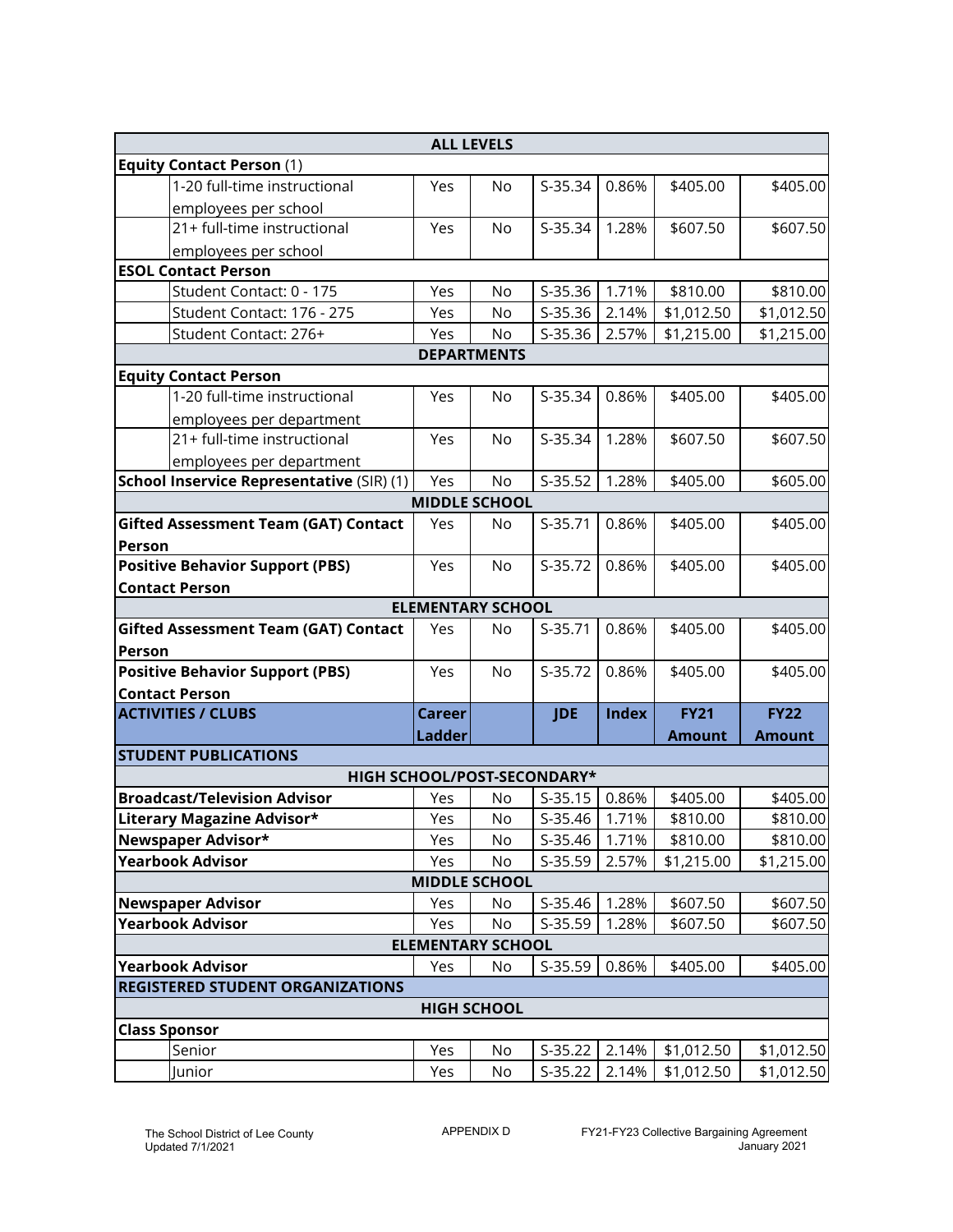|                              | Sophomore                                             | Yes           | No                       | $S-35.22$  | 0.86%        | \$405.00      | \$405.00      |  |  |
|------------------------------|-------------------------------------------------------|---------------|--------------------------|------------|--------------|---------------|---------------|--|--|
|                              | Freshman                                              | Yes           | No                       | $S-35.22$  | 0.86%        | \$405.00      | \$405.00      |  |  |
|                              | <b>Community Service Club Advisor (3)</b>             | Yes           | No                       | $S-35.23$  | 0.86%        | \$405.00      | \$405.00      |  |  |
|                              | <b>Exceptional Student Education (ESE)</b>            | Yes           | No                       | S-35.69    | 0.86%        | \$405.00      | \$405.00      |  |  |
|                              | <b>Peer Mentor Club Sponsor</b>                       |               |                          |            |              |               |               |  |  |
|                              | <b>Future Educators of America Sponsor</b>            | Yes           | No                       | S-35.38    | 2.14%        | \$1,012.50    | \$1,012.50    |  |  |
|                              | <b>Interest Club Sponsor</b>                          |               |                          |            |              |               |               |  |  |
|                              | Examples: Scholars Club, Foreign Language, SADD, etc. |               |                          |            |              |               |               |  |  |
|                              | Up to 500 Students - 5                                | Yes           | No                       | $S-35.42$  | 0.43%        | \$202.50      | \$202.50      |  |  |
|                              | 501+ Students - 9                                     | Yes           | No                       | $S-35.42$  | 0.43%        | \$202.50      | \$202.50      |  |  |
|                              | JROTC Sponsor (1) (Year Round)                        | Yes           | No                       | S-35.68    | 3.85%        | \$1,822.50    | \$1,822.50    |  |  |
|                              | <b>National Honor Society Advisor</b>                 | Yes           | No                       | S-35.44    | 1.28%        | \$607.50      | \$607.50      |  |  |
|                              | <b>National Technical Honor Society</b>               | Yes           | No                       | S-35.70    | 1.28%        | \$607.50      | \$607.50      |  |  |
| <b>Advisor (1)</b>           |                                                       |               |                          |            |              |               |               |  |  |
|                              | <b>Student Council Sponsor</b>                        | Yes           | No                       | $S-35.55$  | 2.57%        | \$1,215.00    | \$1,215.00    |  |  |
|                              | <b>Career Club Sponsor (4)</b>                        | Yes           | No                       | $S-35.58$  | 1.71%        | \$810.00      | \$810.00      |  |  |
|                              | Examples: VICA, FBLA, DECA, Skills USA,               |               |                          |            |              |               |               |  |  |
| HOSA, etc.                   |                                                       |               |                          |            |              |               |               |  |  |
| <b>MIDDLE SCHOOL/K-8</b>     |                                                       |               |                          |            |              |               |               |  |  |
|                              | <b>Community Service Club Advisor (2)</b>             | Yes           | No                       | $S-35.23$  | 0.86%        | \$405.00      | \$405.00      |  |  |
|                              | <b>Exceptional Student Education (ESE)</b>            | Yes           | No                       | S-35.69    | 0.86%        | \$405.00      | \$405.00      |  |  |
|                              | <b>Peer Mentor Club Sponsor</b>                       |               |                          |            |              |               |               |  |  |
|                              | <b>Future Educators of America Sponsor</b>            | Yes           | Yes                      | S-35.38    | 1.71%        | \$810.00      | \$810.00      |  |  |
| <b>Interest Club Sponsor</b> |                                                       |               |                          |            |              |               |               |  |  |
|                              | Examples: Scholars Club, Foreign Language, SADD, etc. |               |                          |            |              |               |               |  |  |
|                              | Up to 500 Students - 5                                | Yes           | No                       | $S-35.42$  | 0.43%        | \$202.50      | \$202.50      |  |  |
|                              | 501+ Students - 9                                     | Yes           | No                       | $S-35.42$  | 0.43%        | \$202.50      | \$202.50      |  |  |
|                              | <b>National Junior Honor Society Advisor</b>          | Yes           | No                       | $S-35.45$  | 0.86%        | \$405.00      | \$405.00      |  |  |
|                              | <b>Student Council Sponsor</b>                        | Yes           | No                       | $S-35.55$  | 1.71%        | \$810.00      | \$810.00      |  |  |
|                              |                                                       |               | <b>ELEMENTARY SCHOOL</b> |            |              |               |               |  |  |
|                              | <b>Community Service Club Advisor</b>                 | Yes           | No                       | $S-35.23$  | 0.86%        | \$405.00      | \$405.00      |  |  |
|                              | <b>Exceptional Student Education (ESE)</b>            | Yes           | No                       | S-35.69    | 0.86%        | \$405.00      | \$405.00      |  |  |
|                              | <b>Peer Mentor Club Sponsor</b>                       |               |                          |            |              |               |               |  |  |
|                              | <b>Interest Club Sponsor</b>                          |               |                          |            |              |               |               |  |  |
|                              | Examples: Scholars Club, Foreign Language, SADD, etc. |               |                          |            |              |               |               |  |  |
|                              | Up to 500 Students - $5$                              | Yes           | No                       | S-35.42    | 0.43%        | \$202.50      | \$202.50      |  |  |
|                              | 501+ Students - 9                                     | Yes           | No                       | $S-35.42$  | 0.43%        | \$202.50      | \$202.50      |  |  |
|                              | <b>School Safety Patrol Supervisor (1)</b>            | Yes           | No                       | S-35.49    | 0.86%        | \$405.00      | \$405.00      |  |  |
| <b>ARTS</b>                  |                                                       | <b>Career</b> | Grant                    | <b>JDE</b> | <b>Index</b> | <b>FY21</b>   | <b>FY22</b>   |  |  |
|                              |                                                       |               | Ladder Funded            |            |              | <b>Amount</b> | <b>Amount</b> |  |  |
|                              |                                                       |               | <b>HIGH SCHOOL</b>       |            |              |               |               |  |  |
| <b>Art Director</b>          |                                                       | Yes           | No                       | $S-35.63$  | 0.86%        | \$405.00      | \$405.00      |  |  |
|                              | <b>Band Director</b>                                  | Yes           | No                       | $S-35.11$  | 8.56%        | \$4,050.00    | \$4,050.00    |  |  |
|                              | <b>Assistant Band Director</b>                        | Yes           | No                       | S-35.05    | 3.42%        | \$1,620.00    | \$1,620.00    |  |  |
|                              | <b>Associate Band Instructor</b>                      | Yes           | No                       | S-35.64    | 1.71%        | \$810.00      | \$810.00      |  |  |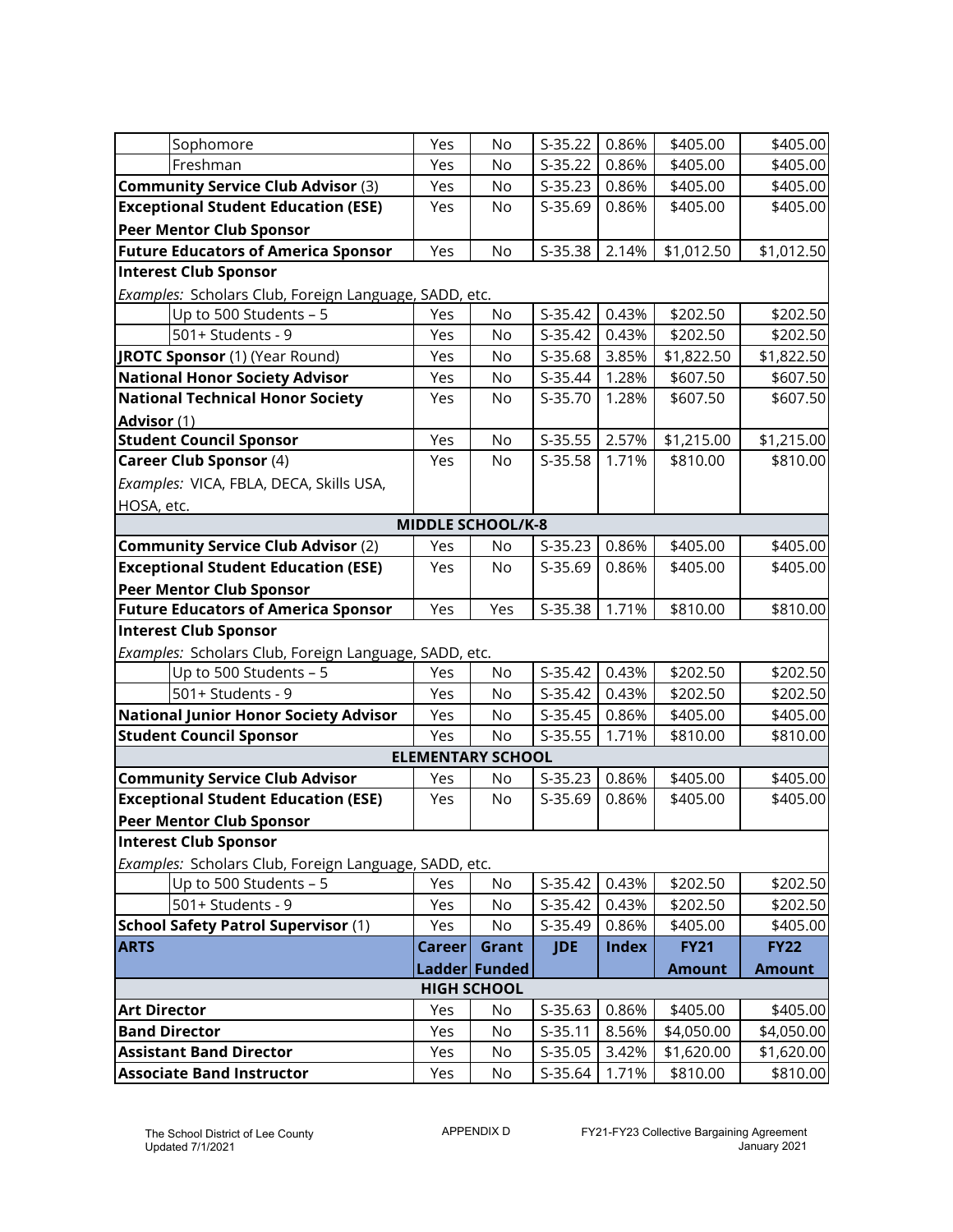|                                                                  | <b>Choral Director</b>                                                                                   | Yes           | No                              | $S-35.19$  | 3.85%        | \$1,822.50    | \$1,822.50    |  |  |  |
|------------------------------------------------------------------|----------------------------------------------------------------------------------------------------------|---------------|---------------------------------|------------|--------------|---------------|---------------|--|--|--|
|                                                                  | <b>Director of Dance</b> (Arts Schools Only)                                                             | Yes           | No                              | $S-35.25$  | 3.85%        | \$1,822.50    | \$1,822.50    |  |  |  |
|                                                                  | <b>Director of Drama</b>                                                                                 | Yes           | No                              | S-35.28    | 3.85%        | \$1,822.50    | \$1,822.50    |  |  |  |
|                                                                  | <b>Strings Director</b>                                                                                  | Yes           | No                              | S-35.54    | 3.00%        | \$1,417.50    | \$1,417.50    |  |  |  |
| <b>MIDDLE SCHOOL</b>                                             |                                                                                                          |               |                                 |            |              |               |               |  |  |  |
| <b>Art Director</b>                                              |                                                                                                          | Yes           | No                              | S-35.63    | 0.86%        | \$405.00      | \$405.00      |  |  |  |
|                                                                  | <b>Band Director</b>                                                                                     | Yes           | No                              | S-35.14    | 3.85%        | \$1,822.50    | \$1,822.50    |  |  |  |
|                                                                  | <b>Choral Director</b>                                                                                   | Yes           | No                              | $S-35.21$  | 2.14%        | \$1,012.50    | \$1,012.50    |  |  |  |
|                                                                  | <b>Director of Dance (Arts Schools Only)</b>                                                             | Yes           | No                              | $S-35.25$  | 2.57%        | \$1,215.00    | \$1,215.00    |  |  |  |
|                                                                  | <b>Director of Drama</b>                                                                                 | Yes           | No                              | S-35.30    | 1.71%        | \$810.00      | \$810.00      |  |  |  |
|                                                                  | <b>Strings Director</b>                                                                                  | Yes           | No                              | S-35.54    | 3.00%        | \$1,417.50    | \$1,417.50    |  |  |  |
|                                                                  |                                                                                                          |               | <b>ELEMENTARY SCHOOL</b>        |            |              |               |               |  |  |  |
| <b>Art Director</b>                                              |                                                                                                          | Yes           | No                              | S-35.63    | 0.86%        | \$405.00      | \$405.00      |  |  |  |
|                                                                  | <b>Director of Dance</b> (Arts Schools Only)                                                             | Yes           | No                              | $S-35.25$  | 0.86%        | \$405.00      | \$405.00      |  |  |  |
|                                                                  | <b>Director of Drama</b>                                                                                 | Yes           | No                              | S-35.29    | 0.86%        | \$405.00      | \$405.00      |  |  |  |
|                                                                  | <b>Music Director</b>                                                                                    | Yes           | No                              | $S-35.33$  | 1.28%        | \$607.50      | \$607.50      |  |  |  |
|                                                                  | <b>Strings Director (Arts Schools Only)</b>                                                              | Yes           | No                              | S-35.54    | 3.00%        | \$1,417.50    | \$1,417.50    |  |  |  |
| <b>ATHLETICS</b>                                                 |                                                                                                          | <b>Career</b> | Grant                           | <b>JDE</b> | <b>Index</b> | <b>FY21</b>   | <b>FY22</b>   |  |  |  |
|                                                                  |                                                                                                          |               | Ladder Funded                   |            |              | <b>Amount</b> | <b>Amount</b> |  |  |  |
| <b>DISTRICT WIDE - ALL LEVELS</b>                                |                                                                                                          |               |                                 |            |              |               |               |  |  |  |
|                                                                  | <b>Special Olympics Athletic Director (1)</b><br>$S-35.12$<br>0.86%<br>Yes<br>No<br>\$405.00<br>\$810.00 |               |                                 |            |              |               |               |  |  |  |
|                                                                  | <b>Special Olympics Zone Assistant Athletic Director</b>                                                 |               |                                 |            |              |               |               |  |  |  |
|                                                                  | East Zone                                                                                                | Yes           | No                              | $S-35.13$  | 1.71%        | \$405.00      | \$810.00      |  |  |  |
|                                                                  | South Zone                                                                                               | Yes           | No                              | $S-35.13$  | 1.71%        | \$405.00      | \$810.00      |  |  |  |
|                                                                  | West Zone                                                                                                | Yes           | No                              | $S-35.13$  | 1.71%        | \$405.00      | \$810.00      |  |  |  |
|                                                                  |                                                                                                          |               | <b>HIGH SCHOOL - YEAR ROUND</b> |            |              |               |               |  |  |  |
|                                                                  | <b>Athletic/Activities Director</b>                                                                      |               |                                 |            |              |               |               |  |  |  |
|                                                                  | Activities/Athletic Director w/                                                                          | Yes           | No                              | S-35.02    | 12.84%       | \$6,075.00    | \$6,075.00    |  |  |  |
|                                                                  | NIAAA Certification                                                                                      |               |                                 |            |              |               |               |  |  |  |
|                                                                  | Activities/Athletic Director w/o                                                                         | Yes           | No                              | S-35.02    | 11.56%       | \$5,467.50    | \$5,467.50    |  |  |  |
|                                                                  | NIAAA Certification                                                                                      |               |                                 |            |              |               |               |  |  |  |
|                                                                  | Assistant Athletic/Activities Director (1)                                                               | Yes           | No                              | S-35.75    | 6.68%        | \$3,159.00    | \$3,159.00    |  |  |  |
|                                                                  | <b>Athletic Trainer</b>                                                                                  | Yes           | No                              | $T-16.03$  | 8.48%        | \$4,009.50    | \$4,009.50    |  |  |  |
|                                                                  | All Athletic trainers must meet the                                                                      |               |                                 |            |              |               |               |  |  |  |
|                                                                  | qualifications found in 1012.46 F.S.                                                                     |               |                                 |            |              |               |               |  |  |  |
|                                                                  | Trainers cannot serve as coaches or                                                                      |               |                                 |            |              |               |               |  |  |  |
|                                                                  | assistant coaches during any season for                                                                  |               |                                 |            |              |               |               |  |  |  |
|                                                                  | which they receive a trainer supplement.                                                                 |               |                                 |            |              |               |               |  |  |  |
|                                                                  | <b>Assistant Athletic Trainer</b>                                                                        | Yes           | No                              | S-35.74    | 6.68%        | \$3,159.00    | \$3,159.00    |  |  |  |
|                                                                  | <b>Esports Head Coach</b>                                                                                | Yes           | Yes                             | S-35.82    | 1.71%        | \$810.00      | \$810.00      |  |  |  |
|                                                                  | <b>Esports Assistant Coach</b>                                                                           | Yes           | Yes                             | S-35.81    | 0.86%        | \$405.00      | \$405.00      |  |  |  |
|                                                                  | <b>Special Olympics Coach</b>                                                                            | Yes           | No                              | $S-35.73$  | 0.86%        | \$405.00      | \$810.00      |  |  |  |
|                                                                  | At the conclusion of the regular season, if the season is extended for FHSAA sponsored events,           |               |                                 |            |              |               |               |  |  |  |
| coaches shall be paid \$100 per week for the post-season period. |                                                                                                          |               |                                 |            |              |               |               |  |  |  |

**HIGH SCHOOL - FALL**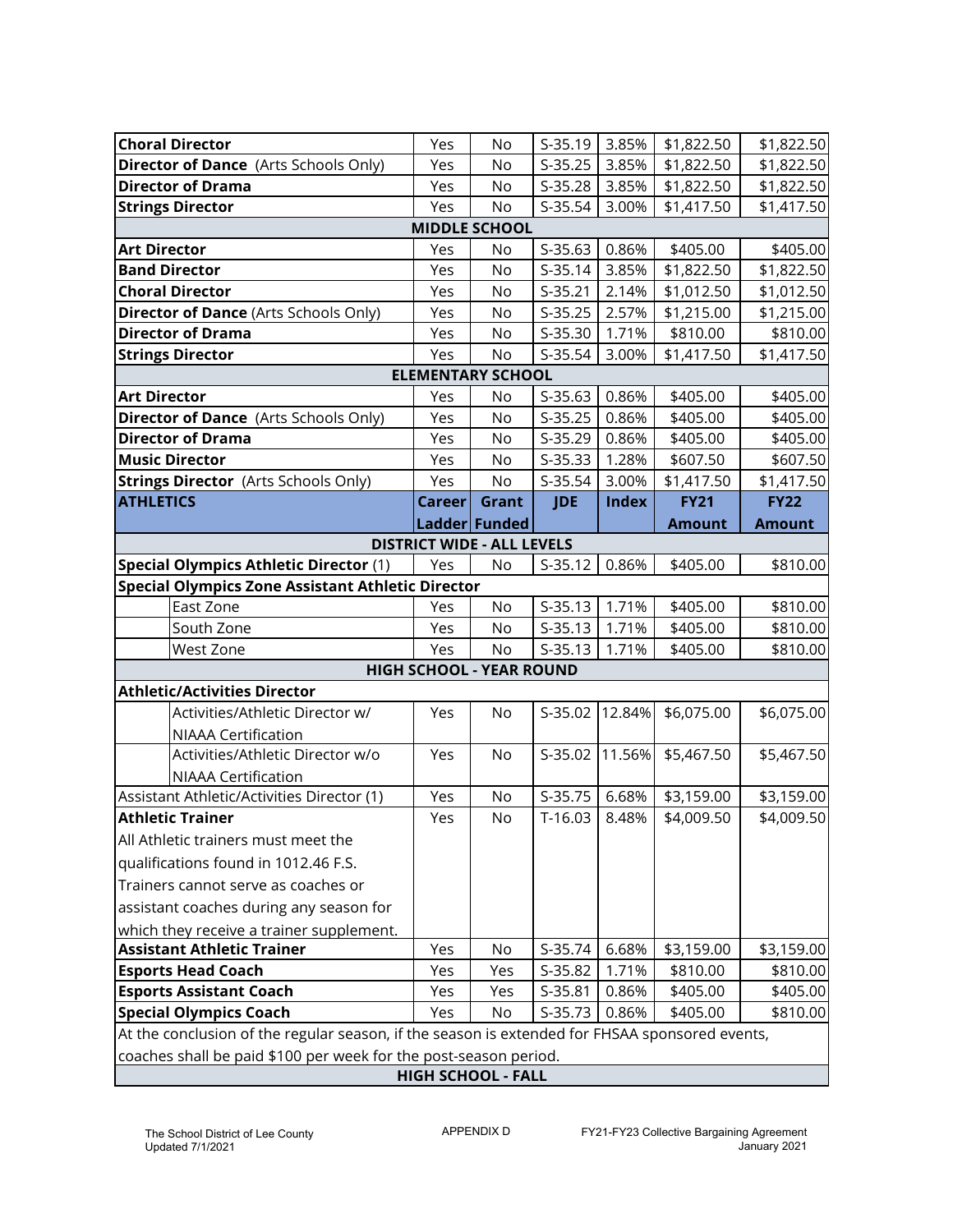| <b>Bowling</b>       |                                      |     |                             |           |       |            |            |
|----------------------|--------------------------------------|-----|-----------------------------|-----------|-------|------------|------------|
|                      | Boys - Head Athletic Coach           | Yes | No                          | S-35.40   | 1.71% | \$810.00   | \$810.00   |
|                      | Girls - Head Athletic Coach          | Yes | No                          | S-35.40   | 1.71% | \$810.00   | \$810.00   |
|                      | <b>Cheerleading Sponsor (Fall)</b>   |     |                             |           |       |            |            |
|                      | Varsity                              | Yes | No                          | $S-35.16$ | 3.00% | \$1,417.50 | \$1,417.50 |
|                      | Junior Varsity                       | Yes | <b>No</b>                   | $S-35.16$ | 2.14% | \$1,012.50 | \$1,012.50 |
|                      | Freshman                             | Yes | No                          | $S-35.16$ | 1.71% | \$810.00   | \$810.00   |
| <b>Cross Country</b> |                                      |     |                             |           |       |            |            |
|                      | Boys - Head Athletic Coach           | Yes | No                          | S-35.40   | 3.00% | \$1,417.50 | \$1,417.50 |
|                      | Girls - Head Athletic Coach          | Yes | No                          | S-35.40   | 3.00% | \$1,417.50 | \$1,417.50 |
| Football (Fall)      |                                      |     |                             |           |       |            |            |
|                      | <b>Head Athletic Coach</b>           | Yes | No                          | S-35.40   | 7.28% | \$3,442.50 | \$3,442.50 |
|                      | Assistant Athletic Coach             | Yes | No                          | S-35.06   | 4.71% | \$2,227.50 | \$2,227.50 |
| Golf                 |                                      |     |                             |           |       |            |            |
|                      | Boys - Head Athletic Coach           | Yes | No                          | S-35.40   | 3.00% | \$1,417.50 | \$1,417.50 |
|                      | Girls - Head Athletic Coach          | Yes | No                          | S-35.40   | 3.00% | \$1,417.50 | \$1,417.50 |
| <b>Swimming</b>      |                                      |     |                             |           |       |            |            |
|                      | Boys - Head Athletic Coach           | Yes | No                          | S-35.40   | 5.14% | \$2,430.00 | \$2,430.00 |
|                      | Girls - Head Athletic Coach          | Yes | No                          | S-35.40   | 5.14% | \$2,430.00 | \$2,430.00 |
| Volleyball           |                                      |     |                             |           |       |            |            |
|                      | Head Athletic Coach                  | Yes | No                          | $S-35.40$ | 5.14% | \$2,430.00 | \$2,430.00 |
|                      | <b>Assistant Athletic Coach</b>      | Yes | <b>No</b>                   | S-35.06   | 3.85% | \$1,822.50 | \$1,822.50 |
|                      |                                      |     | <b>HIGH SCHOOL - WINTER</b> |           |       |            |            |
| <b>Basketball</b>    |                                      |     |                             |           |       |            |            |
|                      | Boys - Head Athletic Coach           | Yes | No                          | S-35.40   | 5.57% | \$2,632.50 | \$2,632.50 |
|                      | Girls - Head Athletic Coach          | Yes | No                          | S-35.40   | 5.57% | \$2,632.50 | \$2,632.50 |
|                      | Boys - Assistant Athletic Coach (2)  | Yes | No                          | S-35.06   | 3.85% | \$1,822.50 | \$1,822.50 |
|                      | Girls - Assistant Athletic Coach (2) | Yes | No                          | S-35.06   | 3.85% | \$1,822.50 | \$1,822.50 |
|                      | <b>Cheerleading Sponsor (Winter)</b> |     |                             |           |       |            |            |
|                      | Varsity                              | Yes | No                          | $S-35.16$ | 3.00% | \$1,417.50 | \$1,417.50 |
|                      | Junior Varsity                       | Yes | No                          | $S-35.16$ | 2.14% | \$1,012.50 | \$1,012.50 |
|                      | Freshman                             | Yes | No                          | $S-35.16$ | 1.71% | \$810.00   | \$810.00   |
| <b>Soccer</b>        |                                      |     |                             |           |       |            |            |
|                      | Boys - Head Athletic Coach           | Yes | No                          | S-35.40   | 5.14% | \$2,430.00 | \$2,430.00 |
|                      | Girls - Head Athletic Coach          | Yes | No                          | S-35.40   | 5.14% | \$2,430.00 | \$2,430.00 |
|                      | Boys - Assistant Athletic Coach      | Yes | No                          | S-35.06   | 3.85% | \$1,822.50 | \$1,822.50 |
|                      | Girls - Assistant Athletic Coach     | Yes | No                          | S-35.06   | 3.85% | \$1,822.50 | \$1,822.50 |
| Weightlifting        |                                      |     |                             |           |       |            |            |
|                      | Girls - Head Athletic Coach          | Yes | No                          | S-35.40   | 1.71% | \$810.00   | \$810.00   |
| <b>Wrestling</b>     |                                      |     |                             |           |       |            |            |
|                      | Boys - Head Athletic Coach           | Yes | No                          | S-35.40   | 5.14% | \$2,430.00 | \$2,430.00 |
|                      | Boys - Assistant Athletic Coach      | Yes | No                          | S-35.06   | 3.85% | \$1,822.50 | \$1,822.50 |
|                      | Girls - Head Athletic Coach (Girls)  | Yes | No                          | S-35.40   | 5.14% |            | \$2,430.00 |
|                      | Girls - Assistant Athletic Coach     | Yes | No                          | S-35.06   | 3.85% |            | \$1,822.50 |
|                      |                                      |     | <b>HIGH SCHOOL - SPRING</b> |           |       |            |            |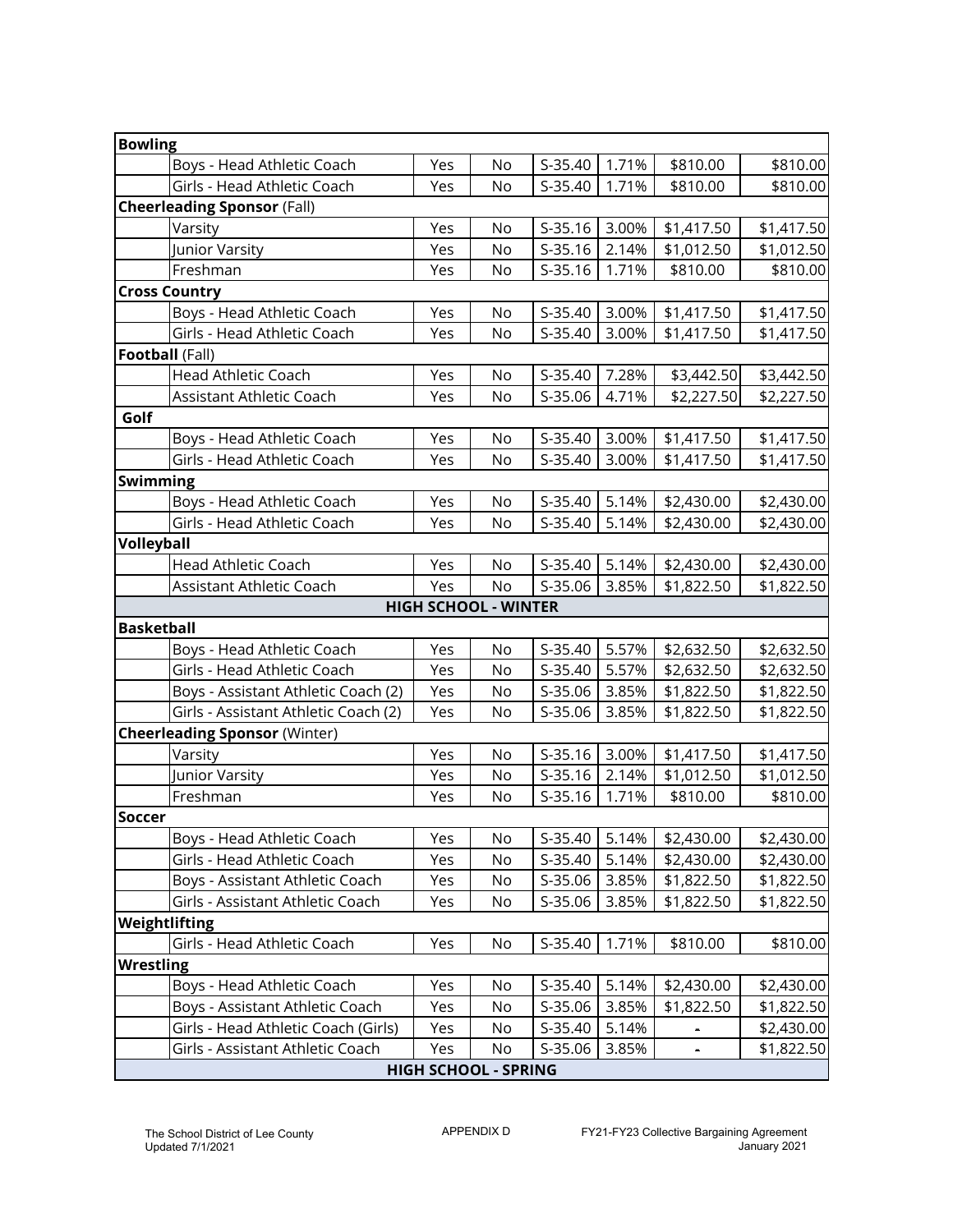| <b>Baseball</b>   |                                     |     |                               |                                   |       |            |            |
|-------------------|-------------------------------------|-----|-------------------------------|-----------------------------------|-------|------------|------------|
|                   | Head Athletic Coach                 | Yes | No                            | S-35.40                           | 5.14% | \$2,430.00 | \$2,430.00 |
|                   | Assistant athletic Coach (2)        | Yes | No                            | S-35.06                           | 3.85% | \$1,822.50 | \$1,822.50 |
|                   | <b>Football</b> (Spring)            |     |                               |                                   |       |            |            |
|                   | Head Athletic Coach                 | Yes | No                            | S-35.40                           | 2.57% | \$1,215.00 | \$1,215.00 |
|                   | Assistant Athletic Coach (7)        | Yes | No                            | S-35.06                           | 1.71% | \$810.00   | \$810.00   |
| <b>Lacrosse</b>   |                                     |     |                               |                                   |       |            |            |
|                   | Boys - Head Athletic Coach          | Yes | No                            | S-35.40                           | 4.28% | \$2,025.00 | \$2,025.00 |
|                   | Girls - Head Athletic Coach         | Yes | No                            | S-35.40                           | 4.28% | \$2,025.00 | \$2,025.00 |
|                   | Boys - Assistant Athletic Coach     | Yes | No                            | S-35.06                           | 3.00% | \$1,417.50 | \$1,417.50 |
|                   | Girls - Assistant Athletic Coach    | Yes | No                            | S-35.06                           | 3.00% | \$1,417.50 | \$1,417.50 |
| <b>Softball</b>   |                                     |     |                               |                                   |       |            |            |
|                   | <b>Head Athletic Coach</b>          | Yes | No                            | S-35.40                           | 5.14% | \$2,430.00 | \$2,430.00 |
|                   | Assistant Athletic Coach (2)        | Yes | No                            | S-35.06                           | 3.85% | \$1,822.50 | \$1,822.50 |
| <b>Tennis</b>     |                                     |     |                               |                                   |       |            |            |
|                   | Boys - Head Athletic Coach          | Yes | No                            | S-35.40                           | 3.00% | \$1,417.50 | \$1,417.50 |
|                   | Girls - Head Athletic Coach         | Yes | No                            | S-35.40                           | 3.00% | \$1,417.50 | \$1,417.50 |
| <b>Track</b>      |                                     |     |                               |                                   |       |            |            |
|                   | Boys - Head Athletic Coach          | Yes | No                            | S-35.40                           | 5.14% | \$2,430.00 | \$2,430.00 |
|                   | Girls - Head Athletic Coach         | Yes | No                            | S-35.40                           | 5.14% | \$2,430.00 | \$2,430.00 |
|                   | Boys - Assistant Athletic Coach     | Yes | No                            | S-35.06                           | 3.85% | \$1,822.50 | \$1,822.50 |
|                   | Girls - Assistant Athletic Coach    | Yes | No                            | S-35.06                           | 3.85% | \$1,822.50 | \$1,822.50 |
| Weightlifting     |                                     |     |                               |                                   |       |            |            |
|                   | Boys - Head Athletic Coach          | Yes | No                            | S-35.40                           | 1.71% | \$810.00   | \$810.00   |
|                   |                                     |     |                               | <b>MIDDLE SCHOOL - YEAR ROUND</b> |       |            |            |
|                   |                                     |     |                               |                                   |       |            |            |
|                   | <b>Athletic Director</b>            |     |                               |                                   |       |            |            |
|                   | District Intramural Athletic        | Yes | No                            | $S-35.43$                         | 7.71% | \$3,645.00 | \$3,645.00 |
|                   | Director (1)                        |     |                               |                                   |       |            |            |
|                   | District Assistant Intramural       | Yes | No                            | S-35.07                           | 1.71% | \$607.50   | \$810.00   |
|                   | Athletic Director (1 per zone)      |     |                               |                                   |       |            |            |
|                   | School Intramural Athletic Director | Yes | No                            | $S-35.43$                         | 4.71% | \$2,227.50 | \$2,227.50 |
|                   | School Assistant Intramural         | Yes | No                            | S-35.07                           | 2.57% | \$1,215.00 | \$1,215.00 |
|                   | Athletic Director (1)               |     |                               |                                   |       |            |            |
|                   | Special Olympics Coach (1)          | Yes | No                            | $S-35.73$                         | 1.71% | \$405.00   | \$810.00   |
|                   |                                     |     | <b>MIDDLE SCHOOL - FALL</b>   |                                   |       |            |            |
| <b>Basketball</b> |                                     |     |                               |                                   |       |            |            |
|                   | Boys - Intramural Athletic Coach    | Yes | No                            | S-35.41                           | 1.71% | \$810.00   | \$810.00   |
|                   | Girls - Intramural Athletic Coach   | Yes | No                            | $S-35.41$                         | 1.71% | \$810.00   | \$810.00   |
|                   | <b>Cross-Country</b>                |     |                               |                                   |       |            |            |
|                   | Intramural Athletic Coach           | Yes | No                            | $S-35.41$                         | 1.71% | \$810.00   | \$810.00   |
|                   |                                     |     | <b>MIDDLE SCHOOL - WINTER</b> |                                   |       |            |            |
| Volleyball        |                                     |     |                               |                                   |       |            |            |
|                   | Boys - Intramural Athletic Coach    | Yes | No                            | S-35.41                           | 1.71% | \$810.00   | \$810.00   |
|                   | Girls - Intramural Athletic Coach   | Yes | No                            | S-35.41                           | 1.71% | \$810.00   | \$810.00   |